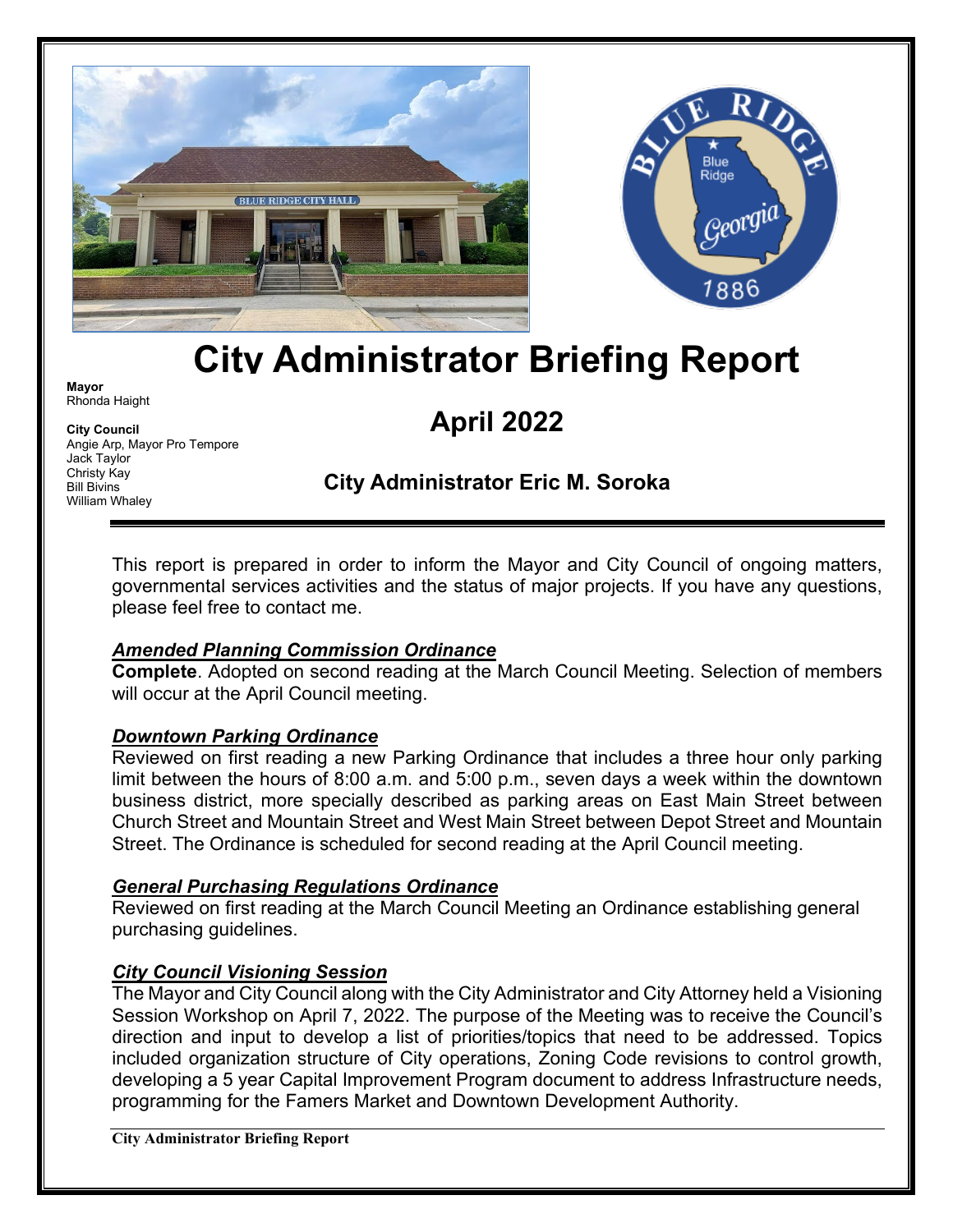#### *Updated City Webpage*

The development of a more user-friendly website has begun.

#### *Utility Department Highlights and Infrastructure Improvements*

#### **WATER**

| <b>Finished water</b> | 26,437,466 |
|-----------------------|------------|
| <b>Billed</b>         | 14,577,798 |

**Non revenue 11,859,668** down 1.4 mg from last month (which includes flushing, road washing, fire department usage, etc)



- Another round of leak detection; 6 weeks were found estimated at 1.3 mg/month. They had to stop early due to weather and will be back to complete the remaining 20 hours in the next 30 days. All the leaks found should be repaired by April 15. The crew worked to locate, clean out and mark every valve, meter box, and fire hydrant along the 13 miles where the detection work was scheduled.
- The City was awarded a \$1,000,000 grant, which the City was required to provide a local match, for a total project of \$2,000,000 to address water loss in Mountain Tops subdivision. The data is currently being analyzed to identify the areas with the most leakage in that subdivision. The project cost is \$2,000,000 which was previously allotted in October 2021 to be paid as follows: \$1,000,000 from SFR funds (grant), \$400,000 water surcharge, \$420,000 splost, \$100,000 ARPA (grant), and \$80,000 from water funds.
- Hwy 60 GDOT water main relocation construction is complete.
- 5 water main leaks were repaired.

#### **WASTEWATER**

| <b>Treated sewer</b> | 15,860,000 |                                       |
|----------------------|------------|---------------------------------------|
| <b>Billed</b>        | 7,576,631  |                                       |
| 181                  |            | 8,283,369 down 1.5 mg from last month |

- Sewer crews have been smoke testing lines to determine where the infiltration is coming from.
- The Mineral Springs sewer line rehab will reduce some of the rain water infiltration and is currently in design phase. The project cost is \$550,000 which was previously allotted in August 2021 to be paid as follows: \$300,000 from ARPA funds (grant) and \$250,000 from sewer funds.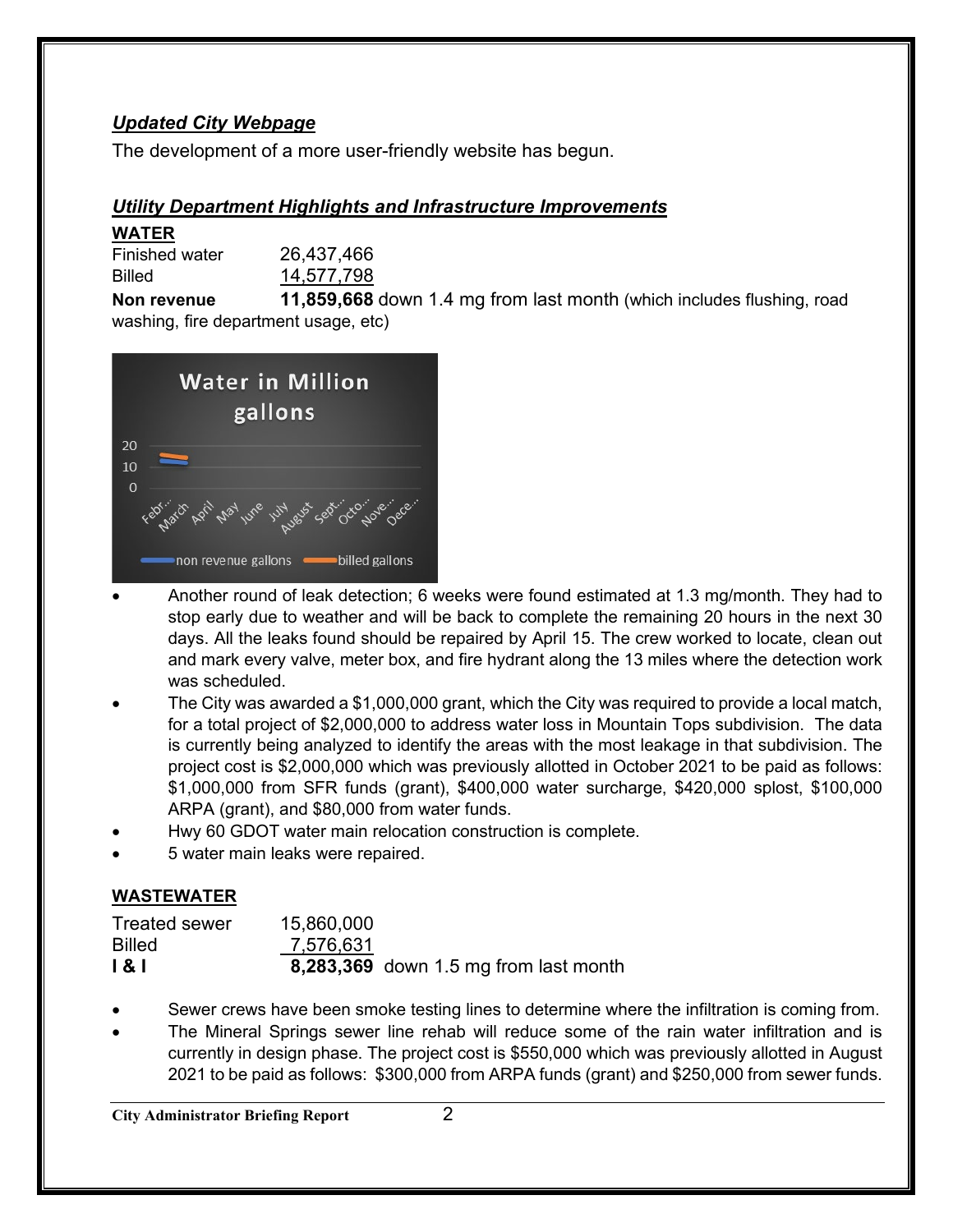- The Sewer lift station upgrades due to aging infrastructure for CVS and Industrial lift stations is nearing design completion. The station at CVS will be abandoned and the Industrial station will be rehabilitated into a bigger station that will handle what previously required two stations. Included in this project will be the rerouting of a force main. The project will be advertised for bids by June 2022. The project cost is \$2,000,000 and the City has been approved by GEFA for a grant/loan for this project.
- The sewer treatment plant rehab is a \$5,000,000 project funded by a GEFA grant/loan and is currently in design phase. The project is expected to be bid by September 2022. The current plant is nearing 25 years old, making some of the equipment and electrical outdated and difficult to service.
- 2 sewer mains were repaired

**CUSTOMER BASE –**3,134 active water customers, 1130 sewer customers. 4 new water taps and 1 new sewer tap were installed in March. 49 new customers were added at existing locations and 249 work orders were handled for the month of March.

**MAPPING –** The water infrastructure map for inside the City is scheduled to be placed on the website by April 29 and will include line replacements for the last 20 years, as well as known future replacements.

#### *Police Department Statistics & Highlights*

|                                               | <b>FEB 2022</b>                  | <b>MARCH 2022</b>                |
|-----------------------------------------------|----------------------------------|----------------------------------|
| <b>DISPATCHED CALLS</b><br><b>FOR SERVICE</b> | 585                              | 612                              |
| <b>UCR CRIMES</b><br><b>REPORTED</b>          | 53                               | 5                                |
| <b>CITATIONS ISSUED</b>                       |                                  |                                  |
| <b><i>I</i>WARNINGS</b>                       | 42/115                           | 70/141                           |
| <b>TOP 5 CITATIONS</b>                        | *Tag violations                  | *Tag violations                  |
| <b>ISSUED</b>                                 | *Driving w/ Suspended<br>license | *Driving w/ Suspended<br>license |
|                                               | *Loitering/Prowling              | *Driving w/unlicensed            |
|                                               | *No Insurance                    | *DUI                             |
|                                               | *Speeding                        | *Failure to maintain lane        |

Police body cameras were deployed to the police force during the month*.*

#### Municipal Court

March 2021 thru March 2022 - Processed 1531 citations from all agencies with fines totaling \$267,367.

March 2022 - Processed 120 citations from all agencies with fines totaling \$39,279.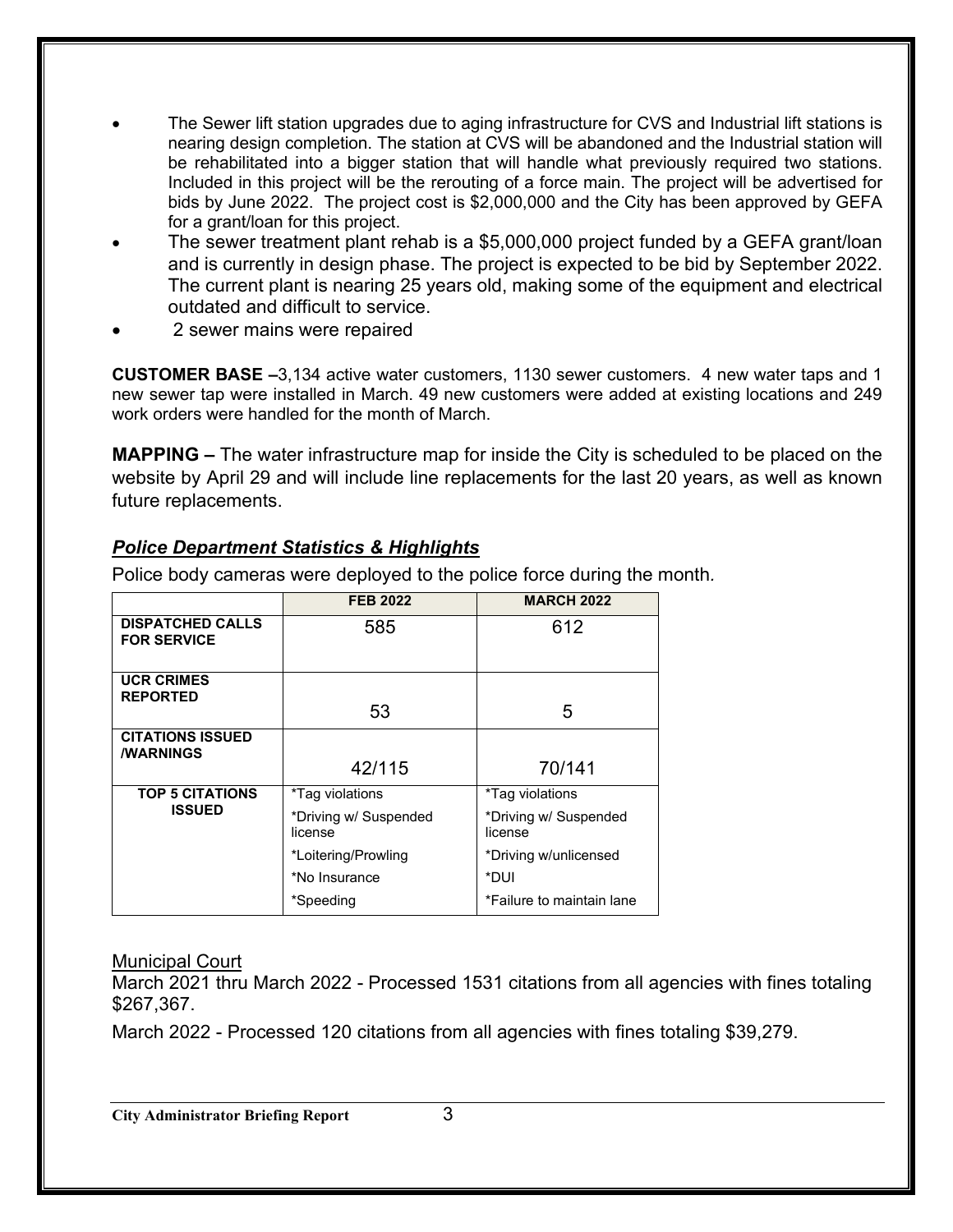#### *Public Works Department Highlights*

- Mow the ballpark every Tuesday and Friday.
- Drag Field 1-4 and Tee-ball for practices Monday Friday.
- Clean the Depot bathroom Sunday Saturday.
- Clean the playground bathroom Sunday Saturday.
- Change 52 trash can liners in downtown and Mineral Springs Sunday Saturday.
- Change 24 trash can liners at the ballpark Monday Friday.
- Scraped Mineral Springs Trail and cleaned the limbs off trail.
- Repaired the mowing shaft on the mower.
- Water plant road was be graded and graveled.
- Repaired streetlights.
- Repaired minor drainage issues in various locations.
- Bush hog various roads and streets.
- Cleared roads, sidewalks, curb, and gutters from debris in downtown every Friday.

#### Depot Street Storm Drainage Project Update

Wilson Construction Management has installed 64 LF of 60" RCP (reinforced concrete pipe) under the railroad tracks to replace the existing 24" culvert that was undersized for the amount of storm water draining to it. They also installed a concrete headwall on the influent size of the 60" RCP and an 8' diameter junction box on the effluent end that connected the new pipe to the existing clay pipe that continues across the Wojohn property. The contractor then backfilled the railroad bed with stone and Patriot Rail reinstalled the cross-ties and rails. The materials have been ordered for the Depot Street section and a portion have already been delivered. The remaining materials are scheduled to be delivered in late May so there will be a delay waiting for this delivery. This is due to an unprecedented nationwide delay/shortage of concrete pipe. The contract period has been temporarily paused until the pipe is delivered.

#### **Property Tax Information**

2015 -2020 Tax years - \$749.07 on 1 property in back taxes is due. The tax sale is scheduled for May 3, 2022.

2021 Tax year -Approximately \$50,000 in back taxes are due. The 30 day notice was sent out on March 18,2022. Property owners will then have 30 days to pay before the lien process starts. The tax sale for these properties will likely occur in June/July 2022.

#### **Capital Improvement Projects Status Report**

Purchase 2 Police Vehicles - **Complete**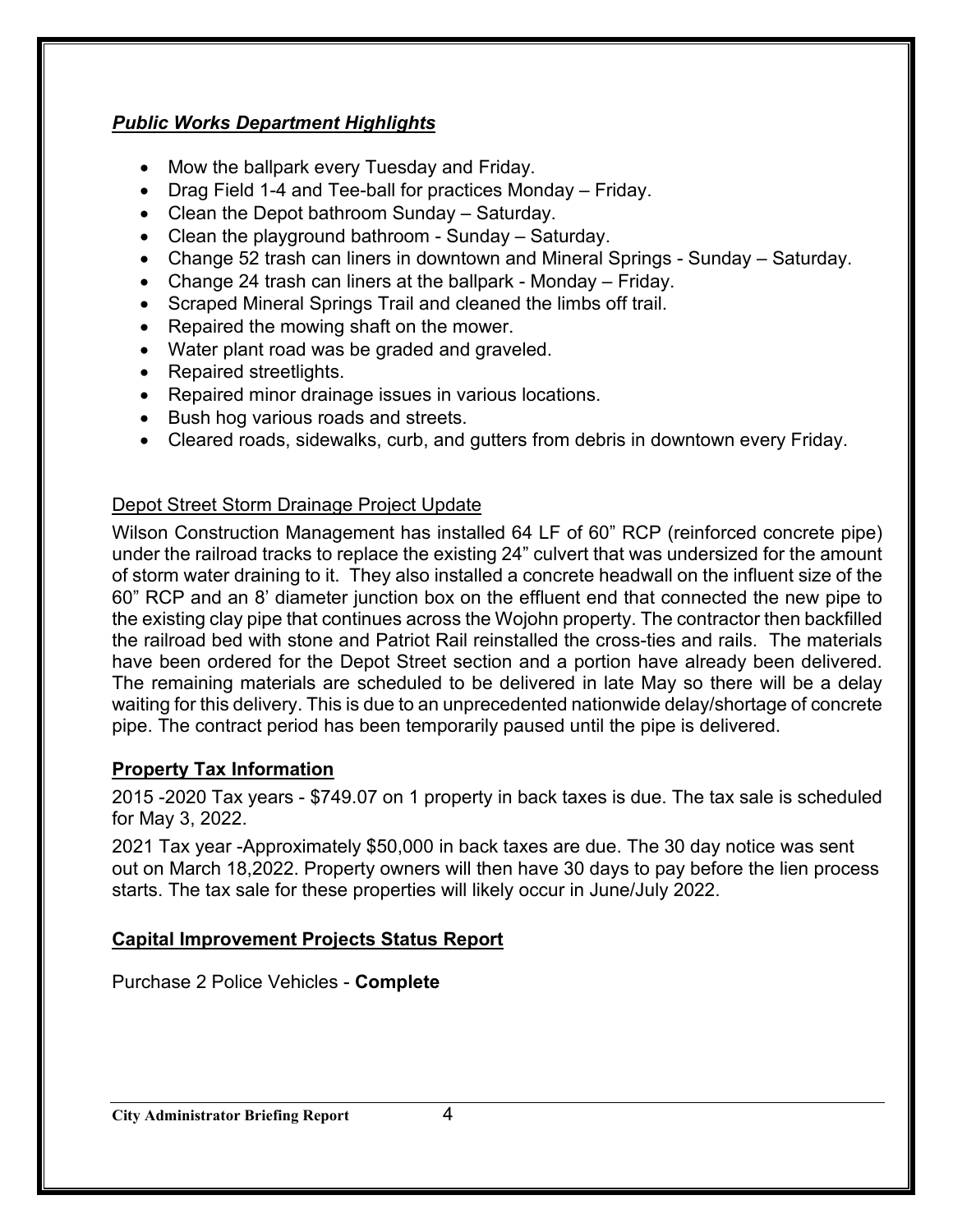| <b>CURRENT DEVELOPMENT &amp; APPLICATIONS IN PROGRESS</b>    |                                                                                     |                                                                                        |                                                                                                                                                                                                                              |                                                                                  |                                                                                   |
|--------------------------------------------------------------|-------------------------------------------------------------------------------------|----------------------------------------------------------------------------------------|------------------------------------------------------------------------------------------------------------------------------------------------------------------------------------------------------------------------------|----------------------------------------------------------------------------------|-----------------------------------------------------------------------------------|
| Applicant                                                    | Project                                                                             | <b>Address</b>                                                                         | <b>Application</b>                                                                                                                                                                                                           | <b>Description</b>                                                               | <b>Status</b>                                                                     |
| <b>BO Chance</b>                                             | <b>Grading Permit for</b><br><b>Commercial Lot</b>                                  | BR02-099<br><b>Corner of Carter</b><br><b>Street &amp; East First</b><br><b>Street</b> | Permit 2022-759<br><b>Administrative Site</b><br><b>Plan Approval</b>                                                                                                                                                        | <b>Parking lot/Remove</b><br>brush, small trees & Approved 1-11-22<br>gravel     | <b>Compete 3-11-22</b>                                                            |
| Jacqueline Brown                                             | <b>Building Permit for</b><br><b>Garage Apartment</b>                               | 22 College Street                                                                      | Permit 2019-566<br><b>Aministrative Site</b><br><b>Plan Approval</b>                                                                                                                                                         | <b>Building a Garage</b><br>Apartment                                            | Approved 6-4-2019<br>under constrcution                                           |
| <b>Hawthorne</b><br><b>Ventures Blue</b><br><b>Ridge LLC</b> | <b>Grading Permit for</b><br><b>Residential Lot &amp;</b><br><b>Building Permit</b> | Located at the end<br>of West First Street<br>next to 870 West<br><b>First Street</b>  | <b>County Permit</b><br>$\bullet$ Lot #2 – Permit #<br>14394<br>$\bullet$ Lot #3 – Permit #<br>14395<br>$\bullet$ Lot #4 – Permit #<br>14393<br>$\bullet$ Lot #5 - Permit #<br>14397<br>$\bullet$ Lot #6 – Permit #<br>14396 | <b>GRADING TO BUILD</b><br><b>5 HOMES</b>                                        | Approved 1-11-<br>2022 Work started 3<br>$22 - 22.$                               |
| <b>Karen Anderson</b><br>Stephens                            | <b>Building Permit for</b><br>Garage                                                | 145 Ash Street                                                                         | Permit 2021-707                                                                                                                                                                                                              | <b>Building a Garage</b>                                                         | Approved 4-8-2021<br><b>FOUNDATION&amp;</b><br><b>WALLS UP 3-11-22</b>            |
| <b>Boss Real Estate LLC Duplex</b>                           | <b>Building Permit for</b>                                                          | <b>581 Summit Street</b>                                                               | County Permit 14197 Building a Duplex                                                                                                                                                                                        |                                                                                  | Approved 11-8-<br>2021 Work has not<br>commenced<br>Approved 1-11-                |
| <b>Martin Velasquez</b>                                      | Demo Pemit                                                                          | 78 West Fain Street Pemit 2022-760                                                     |                                                                                                                                                                                                                              | Demo of House                                                                    | 2022 Demo<br>finished 3-30-22                                                     |
| <b>Roger Watson</b>                                          | Demo                                                                                | 510 East Second<br><b>Street</b>                                                       | Permit 2021-751                                                                                                                                                                                                              | <b>Demo old Grocery</b><br><b>Store</b>                                          | Approved 12-28-<br>2021 Demo has not<br>started<br><b>City Zoning</b>             |
| <b>Robert Churchill</b>                                      | Remodel                                                                             | 61 Pinewood Road                                                                       | Administrative Site<br>Plan Approval                                                                                                                                                                                         | Remoding inside of<br>House                                                      | Application:<br>Number 764                                                        |
| <b>Denise Campbell</b>                                       | <b>Remove Moblie</b><br><b>Home and Replace</b>                                     | <b>Ashe Street</b>                                                                     | <b>Administrative Site</b><br><b>Plan Approval</b>                                                                                                                                                                           | <b>Owner is removing</b><br>old single wide and<br>putting in new<br>single wide | <b>City Zoning</b><br>Application:<br>Approved 3-10-<br>2022                      |
| David Haight                                                 | LAND<br><b>DISTURBANCE</b>                                                          | <b>MINERAL SPRINGS</b><br><b>&amp; JONES STREET</b>                                    | PERMIT: 2022-762                                                                                                                                                                                                             | Leving land to build<br>home                                                     | In Process                                                                        |
| <b>CLAYTON HATFIELD</b>                                      | <b>LAND</b><br><b>DISTURBANCE</b>                                                   | <b>BR05-016</b><br><b>EAST SECOND</b><br><b>STREET &amp;</b><br><b>MOUNTAIN STREET</b> | PERMIT:2022-768<br><b>COUNTY: WAITING</b>                                                                                                                                                                                    | Leving land to build<br>home                                                     | <b>EPD PLATS</b><br><b>RECEIVED</b><br>APPROVED 3-31-22                           |
| <b>TRI-STATE</b>                                             | LAND<br><b>DISTURBANCE</b>                                                          | 0052B-25C 2769<br><b>SCENIC DRIVE</b>                                                  | PERMIT:2021-746                                                                                                                                                                                                              | <b>SUBSTATION</b>                                                                | <b>STILL WORKING ON</b><br><b>GRADING 3-11-22</b>                                 |
| <b>TDS</b>                                                   | <b>DEMO PERMIT</b>                                                                  | BR02-106<br>3233 EAST FIRST<br><b>STREET</b>                                           | <b>COUNTY: 14109</b><br>PERMIT:2021-727                                                                                                                                                                                      | <b>Removal of hazard</b><br>waste                                                | <b>APPROVED 8-10-</b><br><b>2021 STILL</b><br><b>WORKING ON</b><br><b>PROJECT</b> |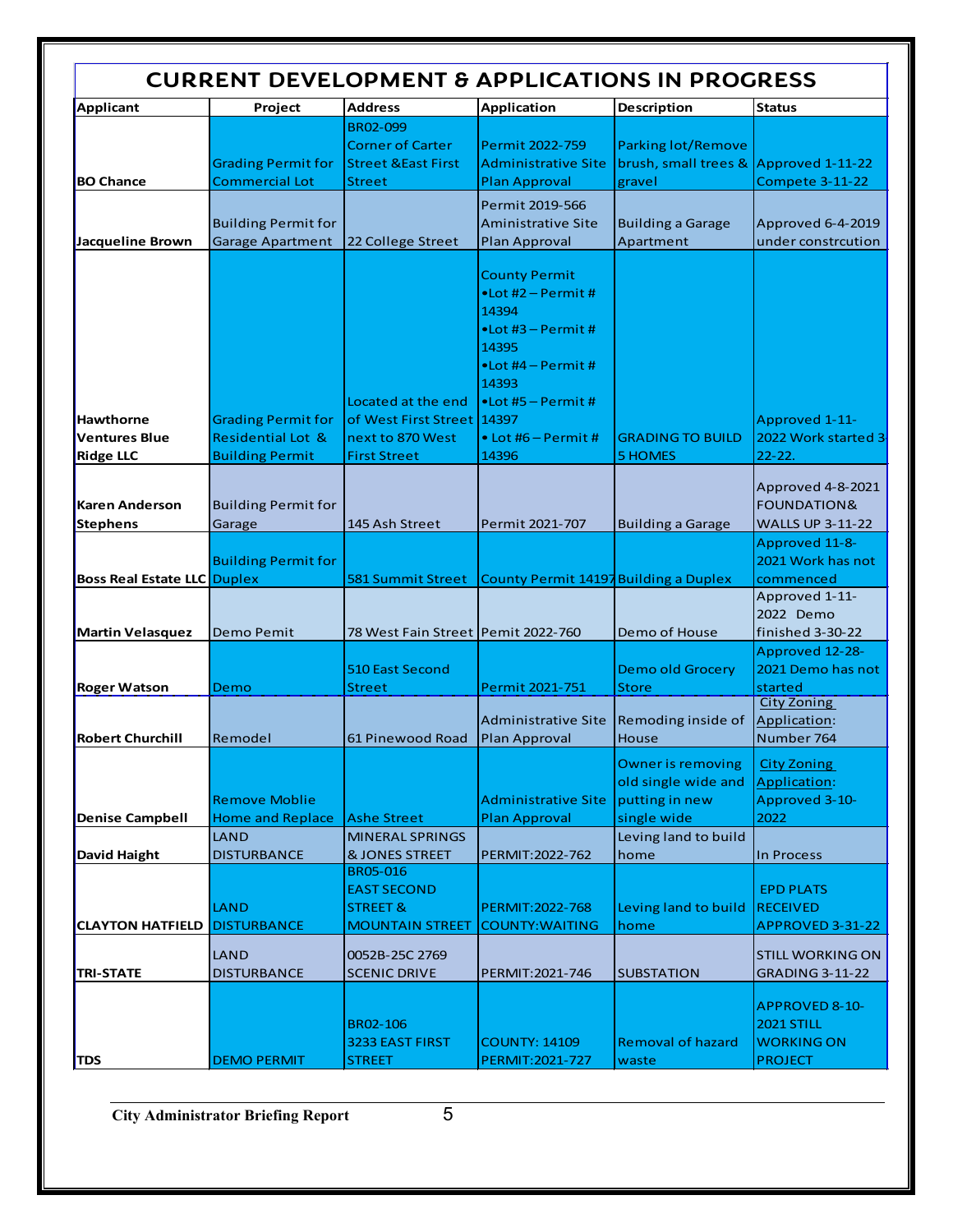| <b>AXELROD WILLIAM</b>                                                     | <b>REMODEL</b>                                      | BR02-20654<br><b>EAST HIGHLAND</b><br><b>STREET</b>      | <b>County Permit:</b><br>Waiting                        | <b>INCLOSING</b><br><b>EXSISTING CARPORT</b>                                       | City Zone<br>Application:<br>Number<br>Approved 1-25-22       |
|----------------------------------------------------------------------------|-----------------------------------------------------|----------------------------------------------------------|---------------------------------------------------------|------------------------------------------------------------------------------------|---------------------------------------------------------------|
| <b>LISA &amp; MATTHEW</b><br><b>CRAIN</b>                                  | <b>MANUFACTURED</b><br><b>HOME PARK</b>             | <b>27 SUMMIT STREET</b>                                  | <b>COUNTY: WAITING</b><br>PERMIT: 2022-771              | <b>ADDING A</b><br><b>MANUFACTURED</b><br><b>HOME TO PARK</b>                      | <b>APPROVED 4-1-22</b>                                        |
| <b>TRACKSIDE</b><br><b>STATION</b>                                         | <b>INTERIOR TENANT</b><br><b>FINISH</b>             | BR02-160 322 WEST<br><b>MAIN STREET UNIT</b><br>2F       | County Permit:<br>Waiting                               | <b>Retail Store</b>                                                                | <b>City Zone</b><br>Application:<br>Approved 3-18-22          |
| <b>WILLIAMS TIRE</b>                                                       | <b>ADDING BUILDING</b>                              | 0045-70BD<br><b>5140 APPLICATION</b><br><b>HWY</b>       | PERMIT: 2021-699                                        | <b>ADDING A METAL</b><br><b>BUILDING TO</b><br><b>EXISTING</b><br><b>STRUCTURE</b> | APPROVED 2-23-21                                              |
| <b>TRACKSIDE</b><br><b>STATION</b>                                         | <b>INTERIOR TENANT</b><br><b>FINISH</b>             | BR02-160 322 WEST<br><b>MAIN STREET UNIT</b><br>1DEF     | <b>County Permit:</b><br>Waiting<br><b>PERMIT:2022-</b> | <b>DOG PLAY AREA&amp;</b><br><b>RESTAURANT</b>                                     | City Zone<br>Application:<br>Approved 4-4-22                  |
| <b>NOEL BRENDAN</b><br><b>DOYLE</b>                                        | <b>REMODEL</b>                                      | BR02-175-01<br><b>164 WEST MAIN</b><br><b>STREET</b>     | County Permit:<br>Waiting<br>PERMIT: 2022-772           | <b>FIXING HOUSE AND</b><br><b>DRIVEWAY</b>                                         | <b>City Zone</b><br>Application:<br>Number<br>Approved 4-1-22 |
| <b>JOHN GIBBS</b>                                                          | LAND<br><b>DISTURBANCE</b><br><b>BUILDING HOUSE</b> | <b>BR06-75 100 HILL</b><br><b>STREET</b>                 | <b>County Permit:</b><br>Waiting<br>PERMIT: 2022-770    | <b>SINGLE FAMILY</b><br><b>HOME</b>                                                | City Zone<br>Application:<br>Approved 4-1-22                  |
| <b>Martin Velasquez</b>                                                    | Rezone                                              | 78 West Fain Street   3-10-2022                          | Application                                             | Zone R2 to C-2 to<br>make a Future<br>Restaurant                                   | <b>Schuduled for May</b><br>3 Zoning Meeting                  |
| <b>SEARLES</b><br><b>FOUNDATION</b><br><b>AFFORDABLE</b><br><b>HOUSING</b> | Rezone                                              | <b>BOARDTOWN</b><br>ROAD & TRACKSIDE Application<br>LANE | 3-31-2022                                               | Zone C <sub>2</sub> to R <sub>3</sub> to<br>make affordable<br>housing             | <b>Schuduled for May</b><br>3 Zoning Meeting                  |
| <b>SCOTT GIET</b>                                                          | <b>DEANNEXATION</b><br>Request                      | <b>180 MOUNTAIN</b><br><b>HIDEAWAY</b>                   | Application 3-31-<br>2022                               |                                                                                    | <b>Scheduled for April</b><br>19 Council Meeting              |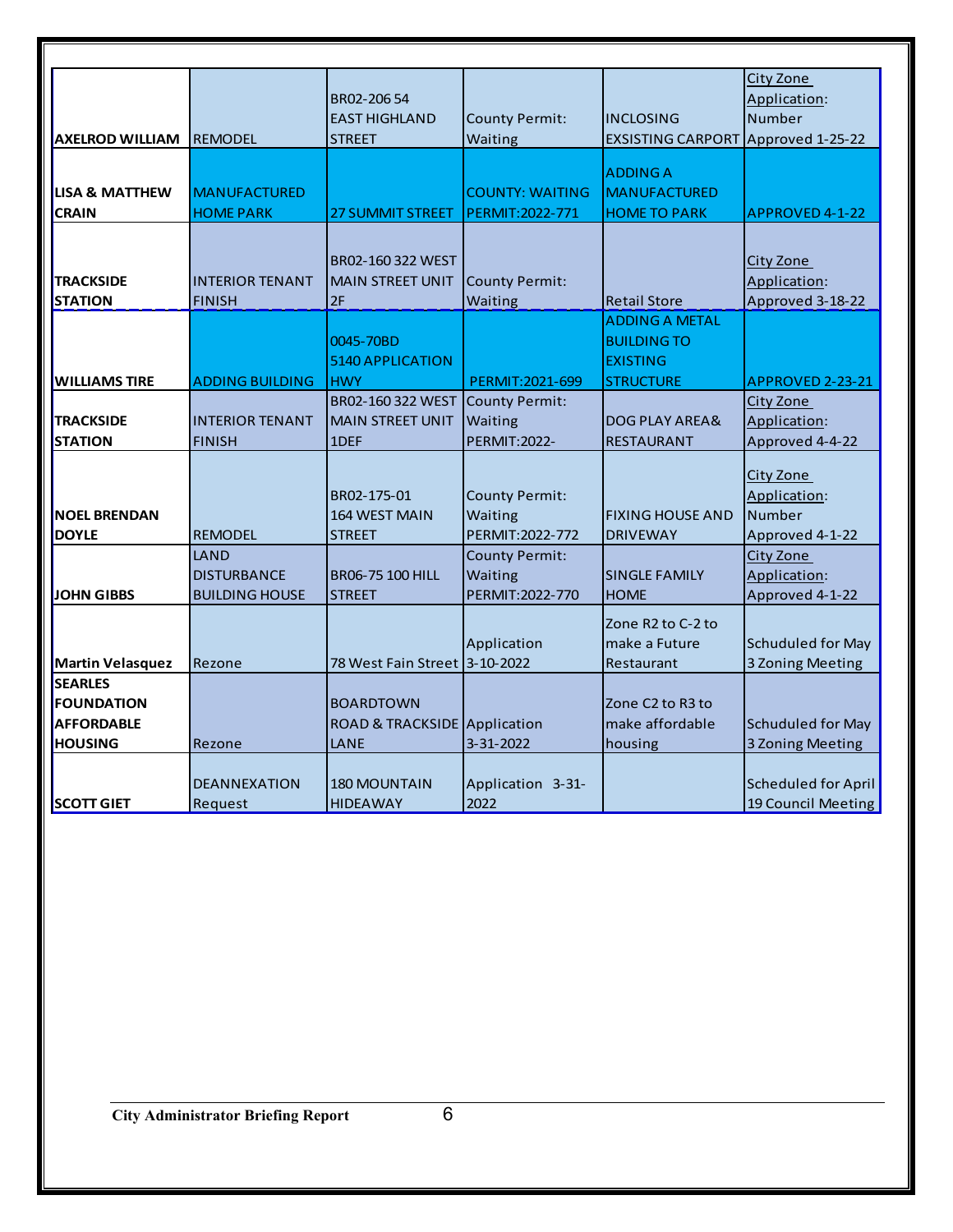#### **REVENUE & EXPENDITURE STATEMENT**

03/01/2022 To 03/31/2022

FY 2022

|                                                           | Current<br>Period (\$) | <b>YTD</b> $(\$)$ | Budget (\$)    | % Used                  |
|-----------------------------------------------------------|------------------------|-------------------|----------------|-------------------------|
| 100 General Fund                                          |                        |                   |                |                         |
| Revenue                                                   |                        |                   |                |                         |
| <b>31 Taxes Subtotal</b>                                  | \$199,230.09           | \$1,457,360.65    | \$2,796,750.00 | 52                      |
| 32 Licenses & Permits Subtotal                            | \$5,435.00             | \$48,140.69       | \$128,000.00   | 38                      |
| 33 Intergovernmental Revenue Subtotal                     | \$0.00                 | \$10,200.00       | \$3,000.00     | 340                     |
| 34 Charges For Services Subtotal                          | \$8,754.00             | \$15,780.00       | \$9,750.00     | 162                     |
| 35 Fines & Forfeitures Subtotal                           | \$15,178.00            | \$50,205.00       | \$150,000.00   | 33                      |
| 36 Investment Income Subtotal                             | \$0.00                 | \$0.00            | \$4,000.00     | $\bf{0}$                |
| 38 Miscellaneous Revenue Subtotal                         | \$4,521.54             | \$15,803.56       | \$66,000.00    | 24                      |
| 39 Other Financing Sources Subtotal                       | \$0.00                 | \$0.00            | \$300,000.00   | 0                       |
| <b>Revenue Subtotal</b>                                   | \$233,118.63           | \$1,597,489.90    | \$3,457,500.00 | 46                      |
| <b>Expenditure</b>                                        |                        |                   |                |                         |
| 1100 Mayor & Council Subtotal                             | \$25,924.60            | \$32,396.60       | \$142,535.00   | 23                      |
| <b>1400 Elections Subtotal</b>                            | \$0.00                 | \$0.00            | \$10,500.00    | $\bf{0}$                |
| <b>1500 General Administration Subtotal</b>               | \$61,509.60            | \$118,068.66      | \$410,577.00   | 29                      |
| 1514 Tax Admin & Licensing Subtotal                       | \$0.00                 | \$593.23          | \$7,300.00     | 8                       |
| 2650 Municipal Court Subtotal                             | \$23,124.99            | \$35,046.41       | \$143,421.00   | 24                      |
| 3200 Police Subtotal                                      | \$136,135.16           | \$280,780.20      | \$1,280,956.00 | 22                      |
| 3226 Custody Of Prisioners Subtotal                       | \$740.00               | \$740.00          | \$7,000.00     | 11                      |
| 3520 Fire Fighting Subtotal                               | \$1,282.50             | \$1,326.50        | \$82,000.00    | $\overline{\mathbf{2}}$ |
| 4200 Highways & Streets Subtotal                          | \$36,015.47            | \$68,911.73       | \$335,896.00   | 21                      |
| 4900 Maintenance & Shop Subtotal                          | \$12,909.10            | \$26,965.90       | \$131,093.00   | 21                      |
| 6124 Recreational Facilities Subtotal                     | \$4,301.52             | \$5,476.99        | \$81,600.00    | 7                       |
| 6210 Parks Administration Subtotal                        | \$26.92                | \$147.78          | \$0.00         | $\bf{0}$                |
| 6220 Park Areas Subtotal                                  | \$24,115.08            | \$49,455.00       | \$270,077.00   | 18                      |
| 7400 Planning And Zoning Subtotal                         | \$6,687.23             | \$13,895.85       | \$99,098.00    | 14                      |
| 7540 Tourism Subtotal                                     | \$1,916.42             | \$3,593.41        | \$68,386.00    | 5                       |
| 7565 Special Facilities- Renta Subtotal                   | \$203.88               | \$367.33          | \$4,850.00     | 8                       |
| <b>Expenditure Subtotal</b>                               | \$334,892.47           | \$637,765.59      | \$3,075,289.00 | 21                      |
| <b>Before Transfers</b><br>Deficiency Of Revenue Subtotal | -\$101,773.84          | \$959,724.31      | \$382,211.00   | 251                     |
| <b>Other Financing Use</b>                                |                        |                   |                |                         |
| 1100 Mayor & Council Subtotal                             | \$0.00                 | \$0.00            | \$82,212.00    | 0                       |
| <b>Other Financing Use Subtotal</b>                       | \$0.00                 | \$0.00            | \$82,212.00    | $\pmb{0}$               |
| <b>After Transfers</b><br>Deficiency Of Revenue Subtotal  | -\$101,773.84          | \$959,724.31      | \$299,999.00   | 320                     |
| <b>210 Confiscated Assets</b>                             |                        |                   |                |                         |
| Revenue                                                   |                        |                   |                |                         |
| 35 Fines & Forfeitures Subtotal                           | \$0.00                 | \$0.00            | \$1,500.00     | 0                       |
| <b>Revenue Subtotal</b>                                   | \$0.00                 | \$0.00            | \$1,500.00     | 0                       |
| <b>Expenditure</b>                                        |                        |                   |                |                         |
| 3200 Police Subtotal                                      | \$0.00                 | \$0.00            | \$1,500.00     | 0                       |
| <b>Expenditure Subtotal</b>                               | \$0.00                 | \$0.00            | \$1,500.00     | 0                       |
| <b>Before Transfers</b><br>Deficiency Of Revenue Subtotal | \$0.00                 | \$0.00            | \$0.00         | 0                       |
|                                                           |                        |                   |                |                         |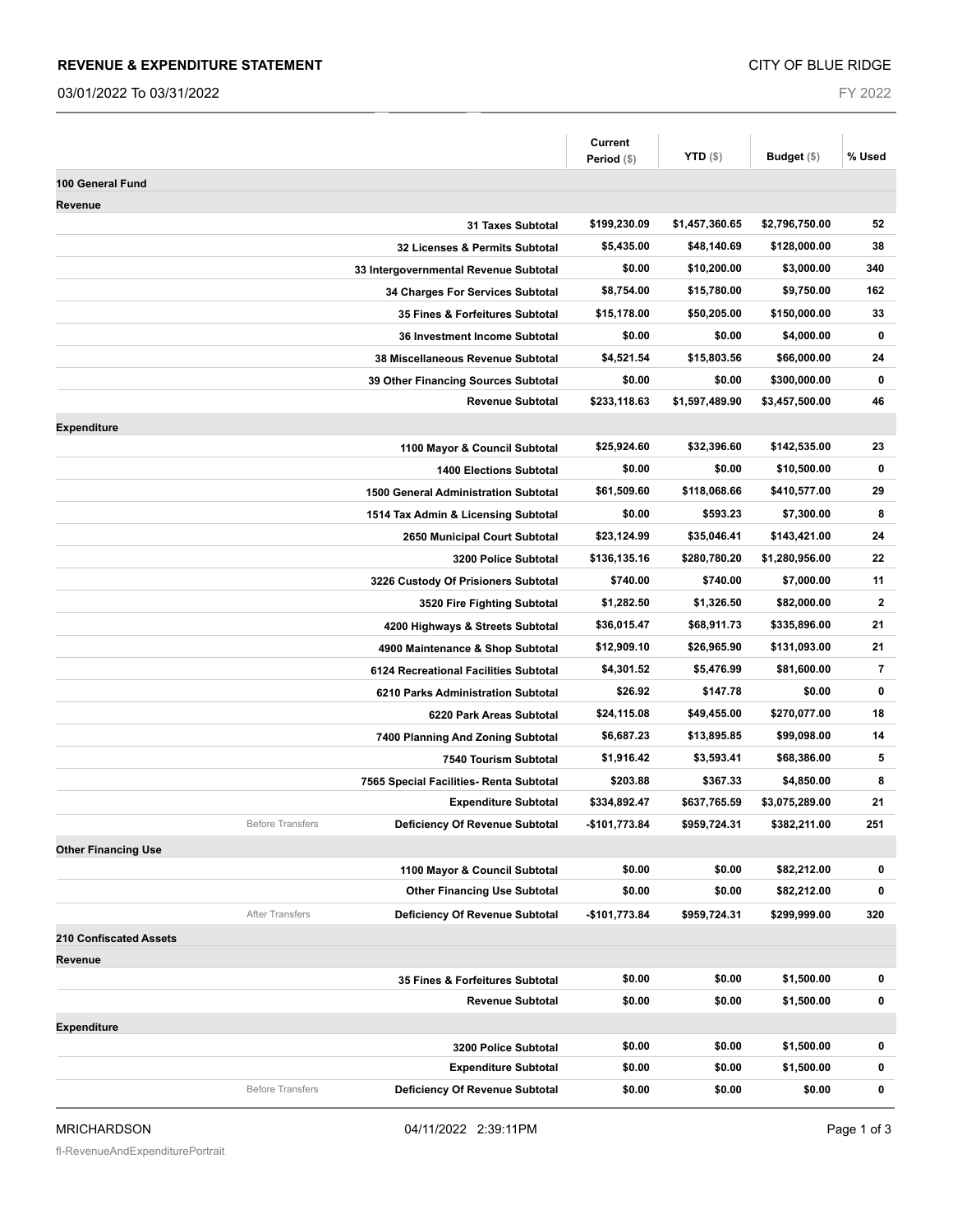#### **REVENUE & EXPENDITURE STATEMENT**

03/01/2022 To 03/31/2022

CITY OF BLUE RIDGE

FY 2022

|                                                              | Current       | <b>YTD</b> $($ \$) | Budget (\$)      | % Used         |
|--------------------------------------------------------------|---------------|--------------------|------------------|----------------|
|                                                              | Period $(\$)$ |                    |                  |                |
| 4331 Sanitary Sewer Maintenanc Subtotal                      | \$21,053.67   | \$24,328.73        | \$3,102,590.00   | 1              |
| 4335 Sewage Treatment Plant Subtotal                         | \$44,898.24   | \$78,649.79        | \$4,421,738.00   | $\mathbf 2$    |
| 4410 Water Administration Subtotal                           | \$15,259.33   | \$27,119.52        | \$869,204.00     | 3              |
| 4430 Water Treatment Subtotal                                | \$50,478.18   | \$105,790.17       | \$540,752.00     | 20             |
| 4440 Water Distribution Subtotal                             | \$153,750.29  | \$269,219.81       | \$3,657,530.00   | $\overline{7}$ |
| 4450 Mapping Subtotal                                        | \$0.00        | \$0.00             | \$27,611.00      | $\pmb{0}$      |
| <b>Expenditure Subtotal</b>                                  | \$285,612.50  | \$505,478.46       | \$12,740,001.00  | 4              |
| <b>Before Transfers</b><br><b>Excess Of Revenue Subtotal</b> | \$46,243.67   | \$564,127.03       | $-$1,300,001.00$ | $-43$          |
| <b>Other Financing Use</b>                                   |               |                    |                  |                |
| 0000 Revenues Subtotal                                       | \$0.00        | \$0.00             | \$1,000,000.00   | 0              |
| <b>Other Financing Use Subtotal</b>                          | \$0.00        | \$0.00             | \$1,000,000.00   | $\pmb{0}$      |
| <b>After Transfers</b><br><b>Excess Of Revenue Subtotal</b>  | \$46,243.67   | \$564,127.03       | $-$2,300,001.00$ | $-25$          |
| 800 Dowontown Development Authority                          |               |                    |                  |                |
| Revenue                                                      |               |                    |                  |                |
| 33 Intergovernmental Revenue Subtotal                        | \$0.00        | \$6,218.67         | \$60,000.00      | 10             |
| 34 Charges For Services Subtotal                             | \$0.00        | \$0.00             | \$100,000.00     | 0              |
| <b>Revenue Subtotal</b>                                      | \$0.00        | \$6,218.67         | \$160,000.00     | 4              |
| <b>Expenditure</b>                                           |               |                    |                  |                |
| 7550 Downtown Dev Auth Subtotal                              | \$0.00        | \$300.00           | \$37,150.00      | 1              |
| <b>Expenditure Subtotal</b>                                  | \$0.00        | \$300.00           | \$37,150.00      | 1              |
| <b>Before Transfers</b><br>Deficiency Of Revenue Subtotal    | \$0.00        | \$5,918.67         | \$122,850.00     | 5              |
| <b>Other Financing Use</b>                                   |               |                    |                  |                |
| 7550 Downtown Dev Auth Subtotal                              | \$0.00        | \$0.00             | \$122,850.00     | 0              |
| <b>Other Financing Use Subtotal</b>                          | \$0.00        | \$0.00             | \$122,850.00     | 0              |
| <b>After Transfers</b><br>Deficiency Of Revenue Subtotal     | \$0.00        | \$5,918.67         | \$0.00           | $\mathbf 0$    |
|                                                              |               |                    |                  |                |